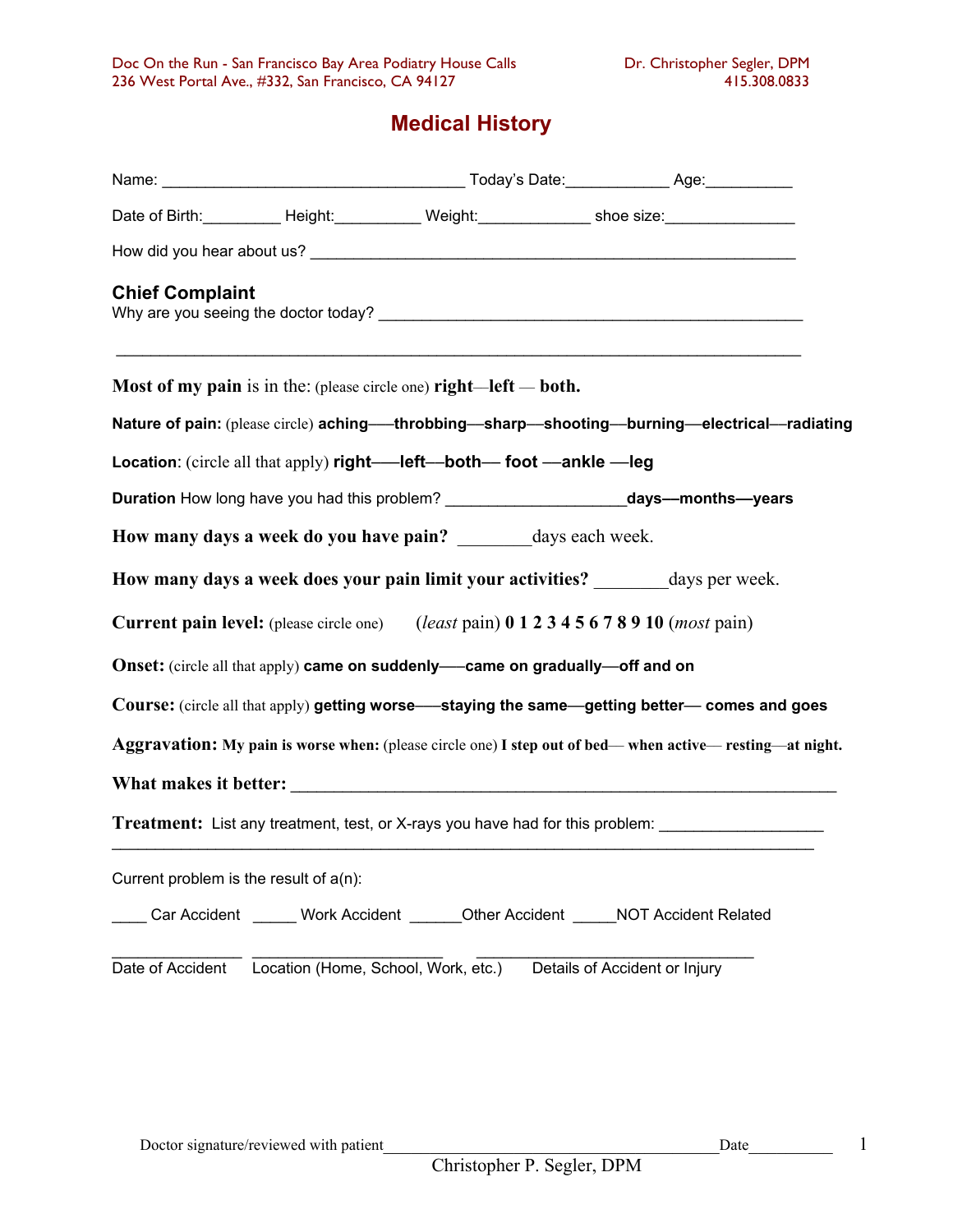# **Medical History**

## **Past Medical History**

#### **Current Medications**

| Medication | Dose | Times/Day | How Long |
|------------|------|-----------|----------|
|            |      |           |          |
|            |      |           |          |
|            |      |           |          |
|            |      |           |          |
|            |      |           |          |
|            |      |           |          |
|            |      |           |          |
|            |      |           |          |
|            |      |           |          |
|            |      |           |          |
|            |      |           |          |
|            |      |           |          |

#### **Prior Surgeries and Hospitalizations**

| Surgeries/Hospitalizations                                              | Year | Reason |  |  |  |  |
|-------------------------------------------------------------------------|------|--------|--|--|--|--|
|                                                                         |      |        |  |  |  |  |
|                                                                         |      |        |  |  |  |  |
|                                                                         |      |        |  |  |  |  |
|                                                                         |      |        |  |  |  |  |
|                                                                         |      |        |  |  |  |  |
|                                                                         |      |        |  |  |  |  |
|                                                                         |      |        |  |  |  |  |
| Have you ever had general anesthesia? No No Nes                         |      |        |  |  |  |  |
| Ever had any problems with anesthesia? _______ No _______ Yes Describe: |      |        |  |  |  |  |
| Any family history of problems with anesthesia? No Yes Describe:        |      |        |  |  |  |  |

|           | Ever had any problems with Novocain or dentist injections? | No. | Yes. |
|-----------|------------------------------------------------------------|-----|------|
| Describe: |                                                            |     |      |

 $\overline{2}$